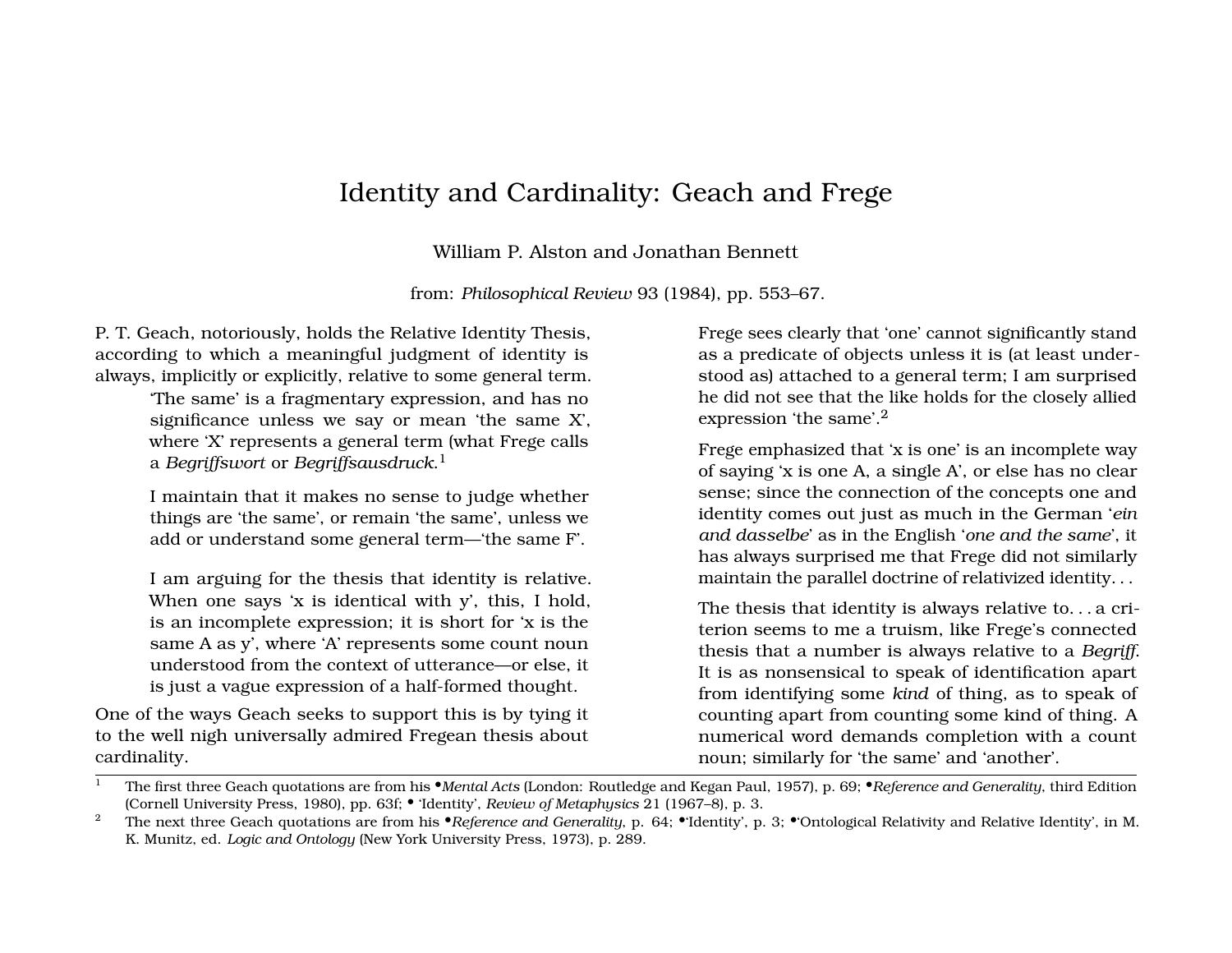In this paper we will look at Frege's doctrine of cardinality and Geach's Relative Identity Thesis, each in the light of the other.

# **I**

Geach is certainly justified in claiming a close connection between cardinality and identity. To say that  $x = y$  is to say that there is just one of 'them', and that x and y between 'them' only make one. Whereas to say that  $x \neq y$  is to say that there are two of them, that between them they make two. Likewise to say that there are three oranges in the sack is to commit ourselves to a number of identity statements for example, (if a, b, and c are the three oranges in the sack), that  $a \neq b$ ,  $b \neq c$ , and  $a \neq c$ , and that for any y, if y is an orange in the sack, then either  $y = a$  or  $y = b$  or  $y = c$ . Finally, assuming that x exists and y exists, consider the conditional:

If x is not y, then x and y are two.

The antecedent and consequent of this are obviously tightly interlinked: it seems impossible that the former should be conceptually innocent while the latter is faulty; and so, as Geach says, Frege's condemnation of the consequent would seem to commit him to condemning the antecedent as well.

Hence if a judgment of cardinality is ineluctably tied to a general concept, it is reasonable to suppose that a judgment of identity would be also. But if they are in the same boat, does this mean that Frege sinks with Geach or that Geach stays afloat with Frege?

Before coming to grips with this crucial issue we must do better than Geach on the relationship of the two doctrines. The suggestion of the second group of quotations is that the Relative Identity Thesis just amounts to saying the same thing for identity that Frege said for cardinality. Indeed the second quote from 'Identity' speaks of the 'parallel doctrine of relativized identity'. But that is, at best, an overstatement. John Perry points out that Frege most assuredly did not adopt what would have been an exact parallel of the Relative Identity Thesis, viz., a Relative Cardinality Thesis.<sup>1</sup> Such a thesis would run as follows:

> Cardinal numbers are 'incomplete expressions'; whenever we attach a number to whatever we attach numbers to, we are, explicitly or implicitly, supposing a general concept to be paired with the number. Thus we can't say that they are four, simpliciter; we must say that they are *four oranges* or *four seeds*, or whatever. 'Four' (or 'has the number four') does not constitute a complete predicate on its own; rather, it can form part of indefinitely many predicates each of which is formed by pairing it with a general term.

This is not Frege's doctrine. Instead of relativizing the numerical *predicate*, what Frege did was to shift the *subject* of numerical predication: he held that a statement of cardinality, rather than predicating anything of an object, individual, group, or heap, predicates 'having n instances' of a concept.<sup>2</sup> Let us nail down this distinction, using one of

<sup>1</sup> John Perry, 'Relative Identity and Number', *Canadian Journal of Philosophy* 8 (1978), pp. 1-15. We are indebted to this article for a number of insights into the topic of the present paper.

<sup>2</sup> Gottlob Frege, *The Foundations of Arithmetic*, trans. J. L. Austin, (Oxford: Basil Blackwell, 1968): If I say 'Venus has 0 moons', there simply does not exist any moon or agglomeration of moons for anything to be asserted of; but what happens is that a property is assigned to the concept 'moon of Venus', namely that of including nothing under it. If I say 'the King's carriage is drawn by four horses', then I assign the number four to the concept 'horse that draws the King's carriage' (p. 59). 'The number 0 belongs to a concept, if the proposition that *a* does not fall under that concept is true universally, whatever *a* may be. . . The number (n + 1) belongs to a concept F if there is an object *a* falling under F and such that the number n belongs to the concept 'falling under F, but not *a*' (p. 67).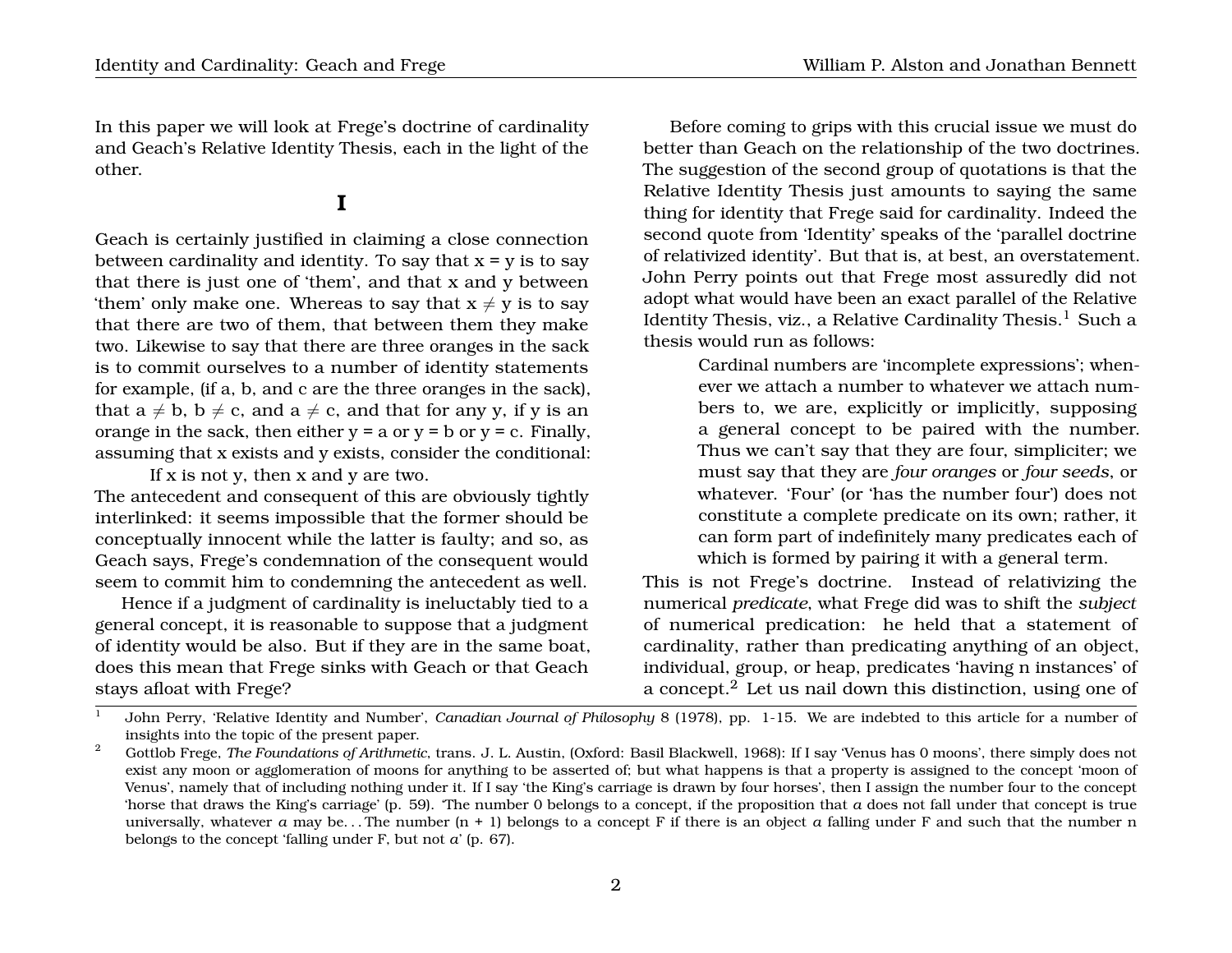Frege's examples:

If I place a pile of playing cards in his hands with the words 'Find the number of these' this does not tell him whether I wish to know the number of cards, or of complete packs of cards, or even say of honour cards at skat. To have given him the pile in his hands is not yet to have given him completely the object he is to investigate; I must add some further word—cards, or packs, or honours. (Ibid. pp. 28-9)

So numbers do not attach directly to piles; we must add some general term to get a determinate question or answer. So far this sounds like Geach. If Frege were to continue in a Geachian vein, however, he would hold that cardinality does attach to the pile, except that it is not cardinality simpliciter but cardinality with-respect-to-cards or withrespect-to-packs or whatever. He would say that the pile itself is two pack-wise and fifty-two card-wise. But instead of taking that line, Frege introduces the general term in the other way, using it to pick out the object of attribution. It is not the pile, or any other concrete entity, to which a number property of any kind is being attributed: rather, a number property is attributed to the concept *card in this pile* or the concept *pack in this pile*. In Frege's words: 'The content of a statement of number is an assertion about a concept' (Ibid. p. 59). This shows the inaccuracy of Geach's statement 'Frege sees clearly that "one" cannot significantly stand as a predicate of objects unless it is (at least understood as) attached to a general term'. Frege did not regard 'one' as a predicate of objects under any conditions.<sup>1</sup>

Geach has called our attention to the following passage on p. 40 of the same work. Frege begins by saying 'In isolation, however, it seems that "one" cannot be a predicate'. He then continues in a footnote: 'Usages do occur which appear to contradict this; but if we look more closely we shall find that some general term has to be supplied, or else that "one" is not being used as a number word. . . '. Taken in isolation this does suggest that Frege holds the 'Relative Cardinality Thesis', that he takes the basic story about cardinality to be that a numeral combined with a general term serves as a predicate of objects. But this passage is taken from the earlier parts of the *Foundations*, where Frege is criticizing various inadequate views of number. When he comes to present his own view, from §45 on, he makes it abundantly clear that statements of cardinality are to be understood as specifying which number 'belongs to' a given concept.

Just as we have constructed a variant on Frege's doctrine of cardinality which does make it run parallel to the relative identity thesis, we could instead modify the latter so as to make it parallel to what Frege actually held about cardinality. Having become convinced that 'a = b' won't do as it stands and that a general concept must be lurking somewhere in the vicinity, Geach might, in closer emulation of Frege, have gone on to construe identity as a relation between concepts. Instead of requiring the form 'a is the same F as b' he might have opted for 'The concept *a which is F* is uniquely coextensive with the concept *b which is F*'.

Do these complications blunt the force of Geach's appeal to the close connection of identity and cardinality? We think not. It seems clear that for both topics we can move freely between the 'changing the subject' version and the 'relativizing the predicate' version, that the two versions are motivated by the same considerations, and that they

<sup>1</sup> Indeed, Frege did not regard numerals as predicates at all. 'In the proposition "the number 0 belongs to the concept F", 0 is only an element in the predicate (the concept F is the real subject). For this reason I have avoided calling a number such as 0 or 1 or 2 a property of a concept. Precisely because it forms only an element in what is asserted, the individual number shows itself for what it is, a self-subsistent object' (op. cit., p. 68).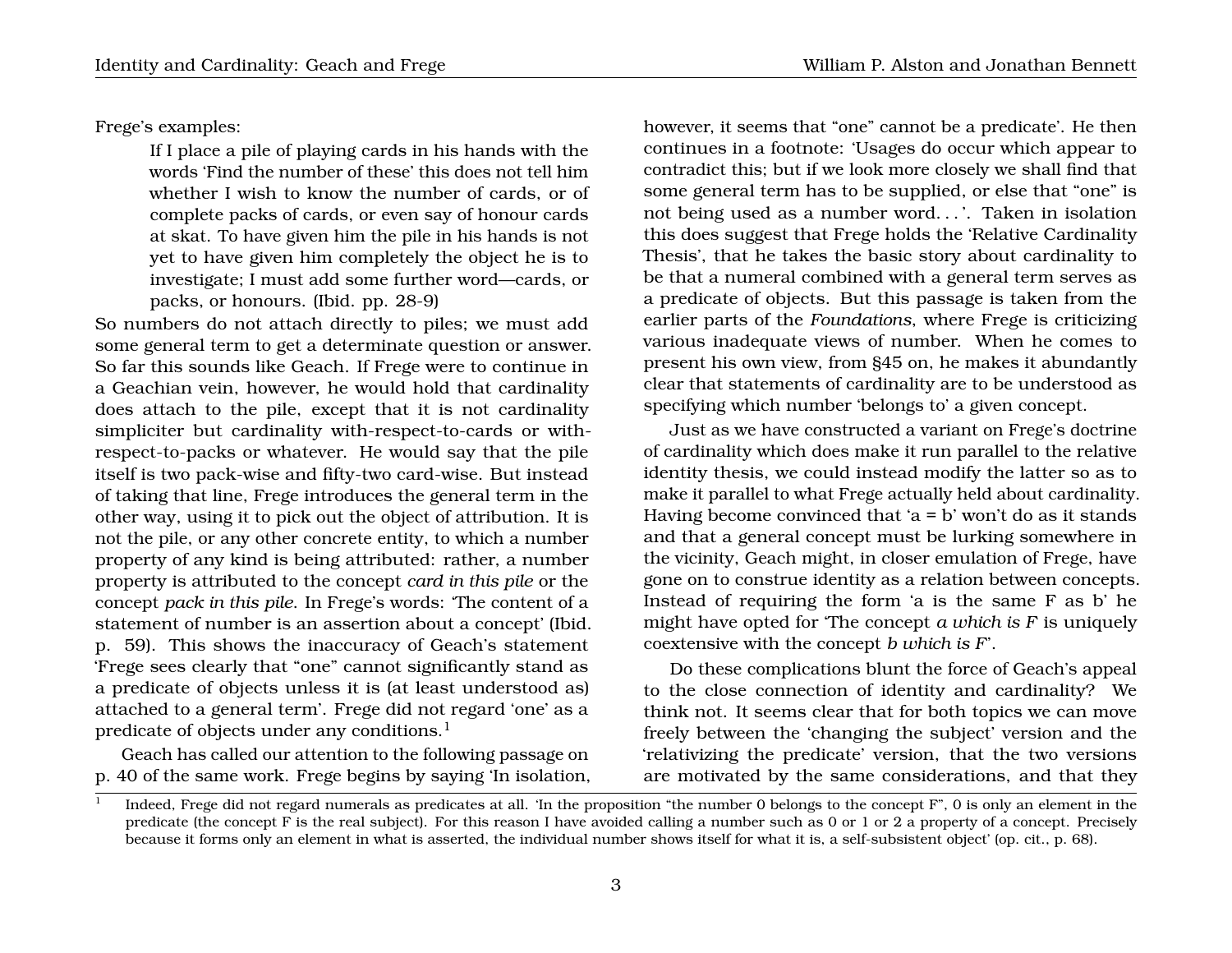accommodate the same range of data. Thus Geach can still ask: if we adopt one of these 'generality' theses for number, how can we refuse to adopt some generality thesis for identity?

# **II**

We are agreeing with Geach that his relative identity thesis will sink or swim with Frege's doctrine of cardinality, so far as their negative aspects are concerned. As for their respective positive doctrines: although, as we shall see, Geach's has one grave implausibility that is not matched by anything in Frege's, the two are alike enough in their main thrusts to make it hard for either to float unless the other does also. We shall argue for joint submersion.<sup>1</sup>

The first order of business is to identify the source of our resistance to the relative identity thesis. The deepest source would seem to be our ability to carry out singular reference. We not infrequently succeed in picking out particular items—physical objects, events, experiences, properties, persons, institutions—by the use of proper names, definite descriptions, and indexical expressions of various sorts. Given that we have succeeded in picking out something by the use of 'a' and in picking out something by the use of 'b' it is surely a complete determinate proposition that a = b, that is, it is surely either true or false that the item we have picked out with 'a' is the item we have picked out with 'b'; nor do we have to range a and b, covertly or overtly, under a common concept in order to form an identity proposition with a determinate truth-value. If a is the number 15 and b is

Sally's new hat, it is clearly false that  $a = b$ , and no question 'Aren't the same what?' is left dangling. Perhaps any referent is thought of as an 'item' or 'entity' or 'thing' in the widest sense of these terms. But if sortals like these will satisfy Geach's requirements ('The number 15 is not the same entity as Sally's new hat') then his view is indistinguishable from the 'absolute identity' view.

Of course we cannot give an example of a true identity proposition the terms of which do not fall under a common concept. If a = b, then every predicate applicable to a is applicable to b. But the basic question is not whether there are applicable common concepts but whether such concepts must enter into the identity proposition if it is to have a determinate truth value—to embody a determinate 'thought' or content. And that we deny. Success in each singular reference is not only necessary but sufficient for determinateness of the proposition; nothing else is needed. If we really have succeeded in picking out something with 'a' and in picking out something with 'b', then either that is the same item or it is not. We don't have to enrich the question to read 'same lamp', 'same worm', or 'same function' in order to generate a determinate issue. We take this to be a fundamental truth about reference. If there isn't a truth of the matter about whether a = b then we haven't unambiguously picked out a single item with each of our referring expressions. Perhaps we neglected temporal parameters, so that 'Uncle John's car' fails to distinguish between the one he had this morning and the one he had this afternoon. Or perhaps we were making false uniqueness

 $1$  0ur attack on Frege will be confined to his account of cardinality assignments, his way of construing statements as to how many so-and-so's there are. We shall lodge no objections to his view as to what a number is, or to other aspects of his philosophy of arithmetic. Moreover, even with respect to his account of cardinality statements, we do not confidently deny that all cardinality statements can be read the Fregean way; and in Section V we shall concede that it is to Frege's interpretation that we must look for an all-purpose canonical form for cardinality assignments. Our opposition to Frege is confined to denying the thesis that all cardinality statements *must* be construed as statements about concepts.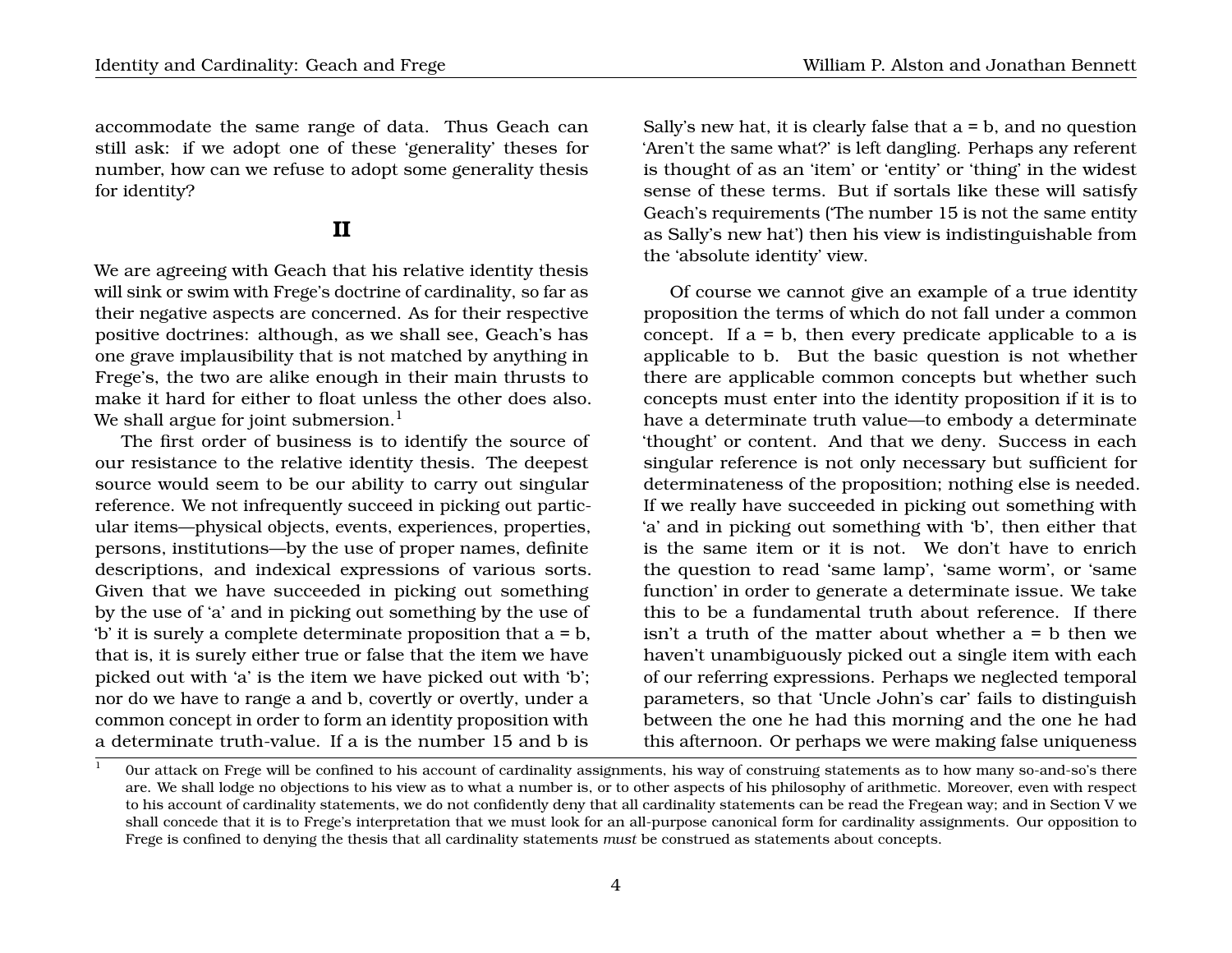assumptions, so that 'Jim's son' fails to pick out a single person. An identity statement that involves such defective references will fail to express a unique proposition with a determinate truth-value.

In some cases of defective reference, an answer to the Geachian question 'Same what?' may help to remedy the defect. For example, you show someone a golden coin which you then melt down, using the gold to make a new coin which you show him on his next visit. 'Is this the same as what you showed me on my last visit?' he asks, and you might reply 'It's the same gold but not the same coin', thus offering encouragement to the relative identity thesis. But your 'same F but not same G' answer can be understood, harmlessly and conservatively, as implying this: 'I don't know whether your "this" was a reference to the gold or to the coin, so I don't know which of two questions you were asking. The answer to the question about the gold is Yes, and the answer to the other question is No.' Thus, the language of relative identity can be used to remove ambiguities of reference; but in the absence of such ambiguities determinate identity propositions can be had without help from a shared concept.

We do not deny that we must attend to what kinds of things we have on our hands if we are to determine the truth of an identity proposition. But what has to be avoided is the following sophistical argument. 'The procedures involved in determining whether number a is the same as number b are utterly different from those required to determine, for example, whether person a is the same as person b. This shows that our criteria of identity are specific to the kinds of items that are being identified, which implies that different identity relations are involved.' That is quite wrong. One relation is involved, namely identity—numerical identity—the weakest reflexive relation—the only relation that everything has to itself and nothing has to anything else. And the differences

in 'procedures' reflect no variety of identity relations but only the variety of relata.

But then why shouldn't we say the same thing about cardinality? Aren't two or more successful singular references sufficient to set up a determinate cardinality question? Suppose we pick out some particular item by 'a', one by 'b', one by 'c', one by 'd', and one by 'e'. Can't we then go on to ask how many that is? And won't that have a determinate answer, assuming that our attempted reference was successful in each case? There is nothing in all this about understanding this question to be really 'How many Fs?' for any F more specific than 'item', or 'entity'. Indeed there may be no such F available. What if a is the greatest prime number less than 38, b is Jim's copy of *Rasselas*, c is yesterday's thunderstorm, d is President Reagan, and e is Syracuse University? But, again, if there is such an F, as there would be if a through e were all organisms, why should we suppose that this must come into a cardinality question or proposition in order that it have a determinate content? Why isn't 'a, b, c, d, and e, are four' a perfectly determinate proposition as it stands? Indeed, if we carried out a successful reference with each of the five terms, then the truth of that proposition simply hangs on whether exactly one of the identity propositions formed by taking the terms pairwise is true. Because successful singular reference is an adequate basis for identity propositions, it is also an adequate basis for cardinality propositions. Thus does Frege sink with Geach, rather than Geach floating with Frege.

### **III**

It would be unrealistic to expect a Frege-Geachian to yield so quickly. A likely basis for a counter-attack is Frege's theory of reference, according to which an individual referring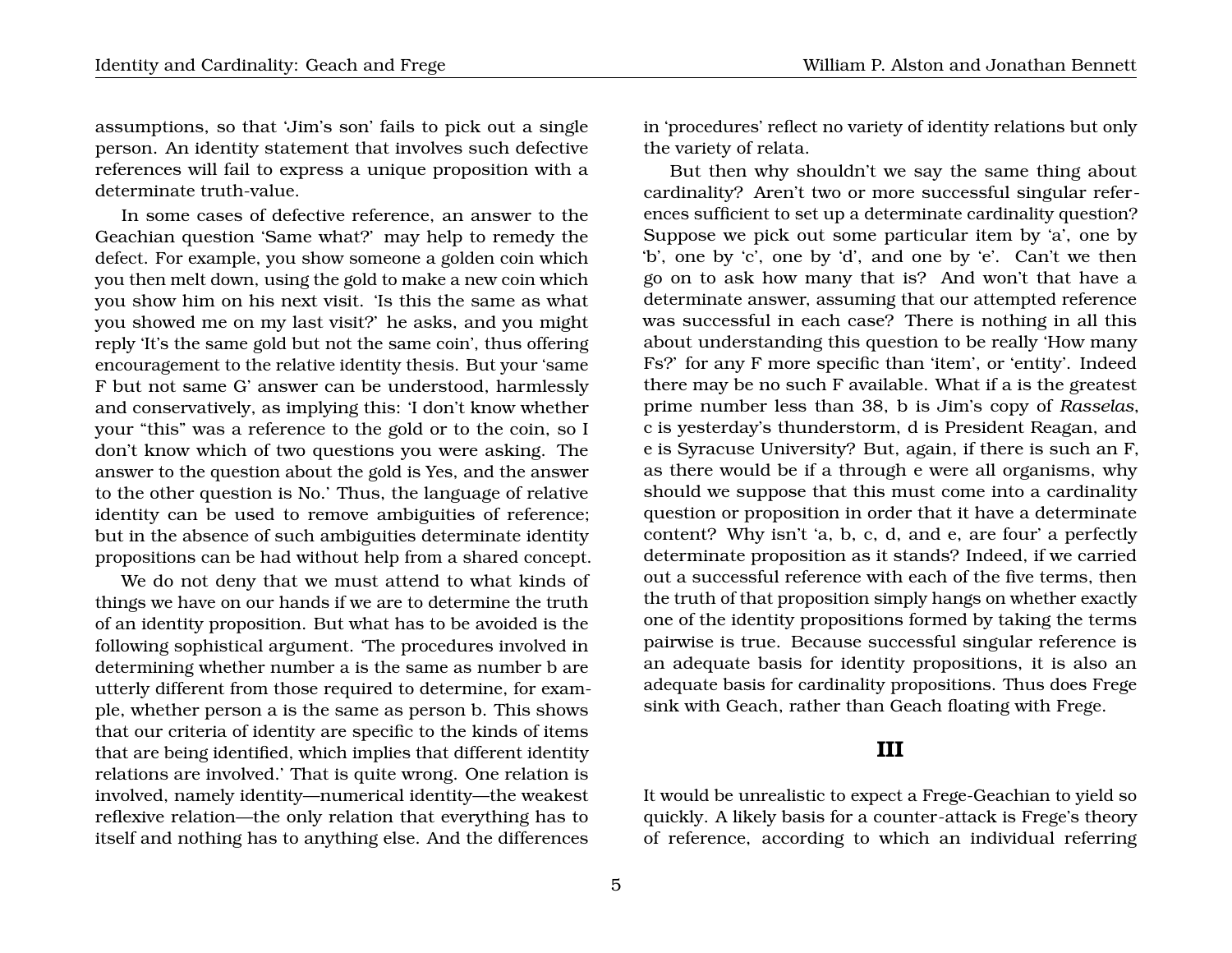expression picks out its referent by way of a 'sense'. Ignoring refinements, we may think of the sense of a singular term as determining a uniquely exemplified property; the expression with that sense picks out the one and only entity that has that property. We now argue that an acceptance of Frege's theory would make a difference to the details of the argument but not to the final conclusion that Frege is wrong about cardinality and Geach about identity.

If Frege is wrong about reference, that makes it easier to say and to show that he is wrong about cardinality. If he is wrong about reference, then not all singular referring expressions work through senses; that is, they do not all fasten onto a referent by virtue of the fact that it uniquely exemplifies a certain property. Call a referring expression that does not work that way an 'irreducibly proper name'. Russell's 'logically proper names' and Kripkean proper names are among the varieties of 'irreducibly proper names'. Now take 'a', 'b', and 'c' to be irreducibly proper names and consider the question: 'How many are a and b and c?' There is nothing here that could possibly count as the general concept under which the counting is to be done; the question is well-formed and determinate, yet its only elements are logical concepts, the concept of number, and irreducibly proper names. The general concept demanded by Frege is conspicuously absent, unless we suppose it to be the concept expressed by 'identical with a or with b or with c'. That would be to maintain that the real logical form of 'How many are a and b and c?' is 'How many instances are there of the concept *being identical with a or with b or with c*?' It seems clear, however, that if that supposedly general concept suffices to meet the demands of Frege's theory and of Geach's, each theory is deprived of its intended thrust.

But if Frege's theory of reference is correct (and that is a question on which we take no stand), it suggests a

prima facie possible line of escape for Frege's view about number statements. When the items being counted are all of a kind—people, or symphonies, or numbers etc.—the relevant general concept is easy to find; I had lunch with five people, Beethoven wrote nine symphonies, etc. But even when they are utterly heterogeneous (a number, a copy of a book, a storm, a man, a university) there is still a property under which they are being counted, the Fregean may say. In referring to each item we have picked it out through a property which it alone has, and so there is a property which is common to all and only those items, namely the property of having one of the original identifying properties. Thus, according to our Fregean, the boring but impeccable proposition that yesterday's thunderstorm and President Reagan and Syracuse University are three finally turns out to have the form 'There are three instances of the concept *YT or PR or SU*', where the pairs of letters correspond to the properties through which the three items have been referred to. So even with such an extravagantly heterogeneous list as that, Frege's theory of cardinality is vindicated.

#### So the argument goes. But is this a true vindication?

The first thing to notice is that the argument has no tendency to show that successful singular reference is not sufficient as a basis for cardinality propositions: on the contrary, it contends that general concepts are needed for cardinality *because* they are needed for singular reference. It follows that the argument cannot rescue Geach's relative identity thesis, however much good it does for Frege's doctrine about cardinality. It is of the essence of the Relative Identity Thesis that x may be the same F as y even if it is not the same G as y (for example, the same piece of gold as y but a different statue), and this does not even make prima facie sense unless in it 'x' and 'y' are supposed each to refer uniquely. Geach must therefore hold that even when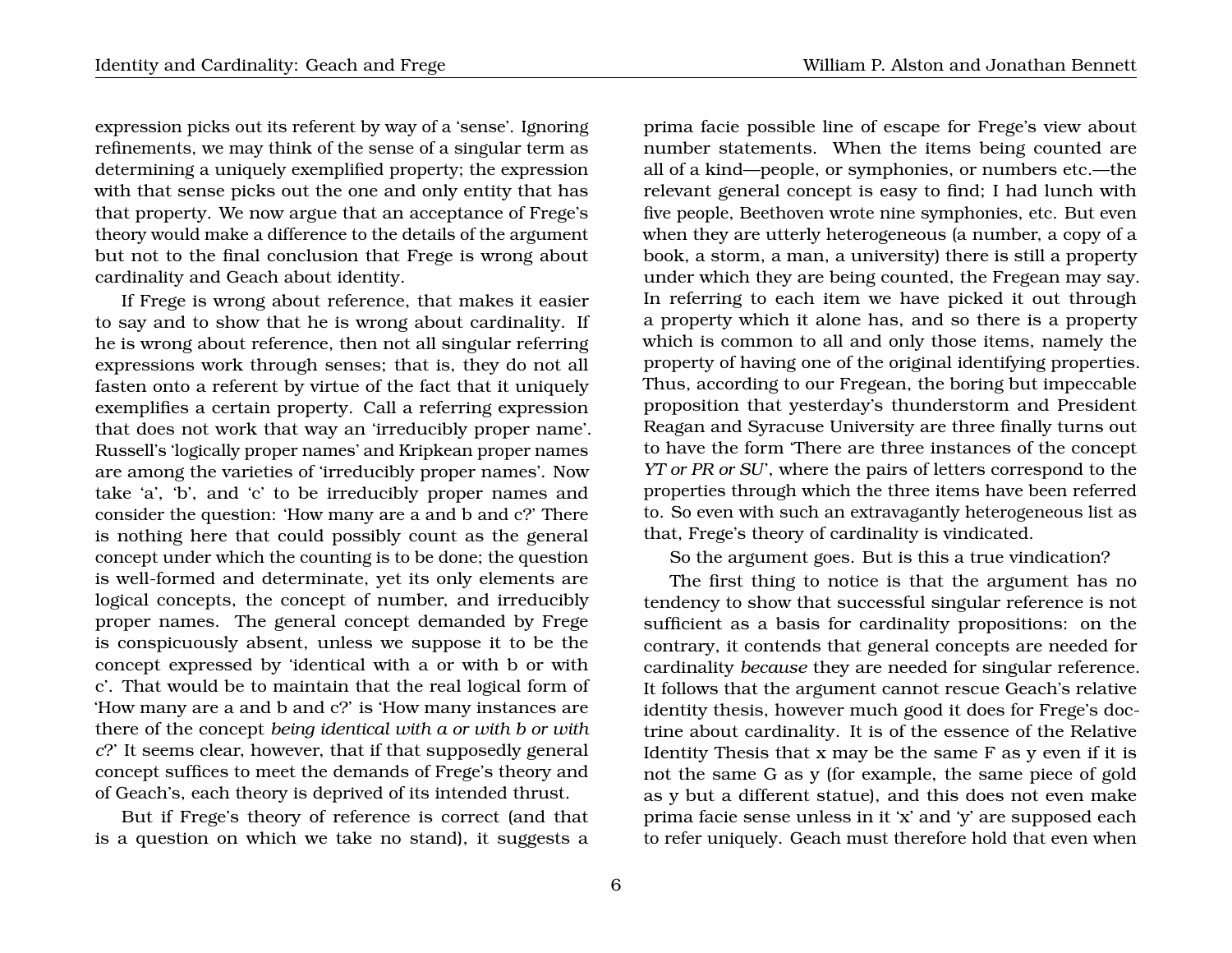successful reference has been achieved something more is needed to yield a determinate identity proposition; and that is not provided by the argument we have adduced on behalf of the beleaguered Fregean. This brings out an important difference between Geach's doctrine and Frege's. For it seems to be Frege's own view—and not just a presupposition of the argument we have invented for him—that in a cardinality proposition a general concept is needed only because without it the units to be counted cannot be picked out; whereas Geach contends that a determinate identity proposition requires successful reference and also, *in addition*, a general concept. That part of the Relative Identity Thesis cannot be saved by any success that Frege's more modest doctrine might have.

Let us turn now from Geach's theory back to Frege's. If Frege is right about how reference must happen, then any cardinality proposition contains the raw materials for a (perhaps disjunctive) general concept. But Frege is claiming more than that. He clearly holds that the general concept must be used if one is to think a determinate cardinality proposition: a definite 'How many?' question must be understood as 'How many Fs?' where F is some general term. But the argument from the senses of singular referring expressions does not establish that. Given the semantic assumptions, it shows that wherever one has expressed a determinate cardinality (identity) proposition one is thereby in a position to determine the relevant unit(s) by the use of some general concept; but it does *not* show that one always does so, much less that one must. The argument is quite compatible with the possibility that one simply sets up one's units by carrying out singular references, and making no use of any *common* property in doing so. Of course, the argument's semantic assumption requires that the sense of a referring expression is used to pick out the referent:

a speaker who successfully refers must be credited with (perhaps implicitly) grasping and using its sense. But it doesn't follow that when we set up a cardinality question by making a number of references *seriatim*, using a sense in each case, we are (even implicitly) *using* the disjunction of those senses in specifying what is to be counted. It may come as a complete surprise to us that such a disjunctive item is a common property of the numerees. We may have been expressing cardinality propositions for decades without the idea of a disjunctive property showing up anywhere in our thoughts or in our practice. When we have picked out each member of a class with a different referring expression, the disjunctive property is, so to say, available to us; but here as elsewhere we finite mortals do not avail ourselves of all our resources.

Thus the most that can be extracted from the argument from Fregean senses is that wherever a cardinality proposition is set up by the use of referring expressions, it could also be set up by the use of a common property, that is, that the first way presupposes the *possibility* of the second way. And so even on a Fregean theory of singular reference, although we are driven to what we might call an 'availability' form of a generality theory, we are free to reject the 'actual use' form embraced by Frege.

Similarly, the most that Frege's theory of reference could salvage from the relative identity theory would be an 'availability' form of it. If all referring expressions have Fregean senses, the question whether a = b *can* be put as a question whether a is the same F-or-G as b, but there is no reason to think that we have to put it this way, that is, no reason to suppose that if we are to think the question in a determinate fashion we must think it with the aid of a general concept.

Summing up: we have argued that successful singular reference is all that is needed for determinate identity and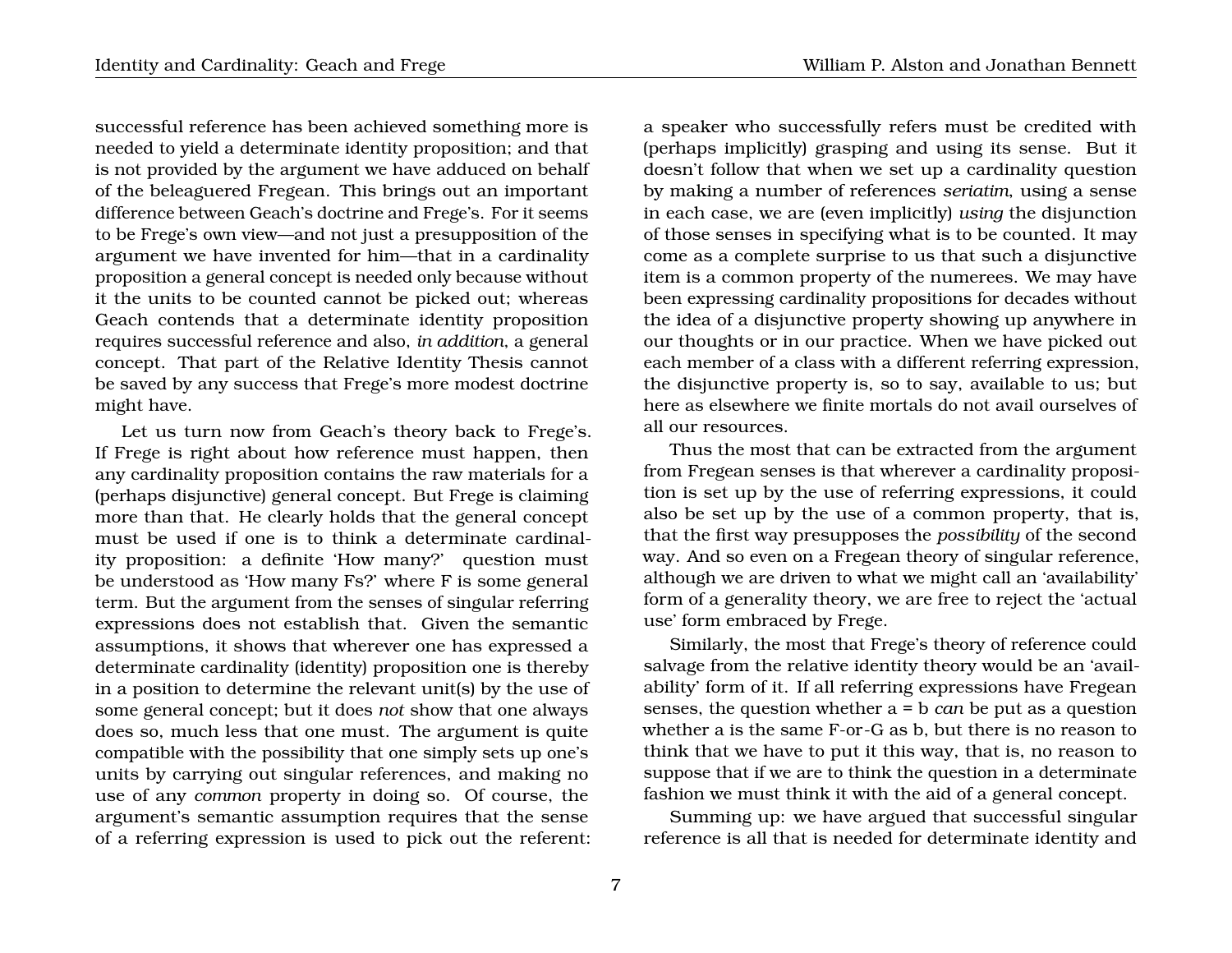cardinality propositions. That refutes the part of Geach's relative identity thesis which implies that general concepts are needed for some purpose over and above reference to the item(s) being identified. We were then left with a question addressed to Frege's doctrine of cardinality, and to the safer and weaker relative identity thesis that would result if Geach lopped off the extra bit just criticized—the bit that says that general concepts are needed in addition to successful reference.<sup>1</sup> The question is: can the need for reference itself be parlayed into a need, in thinking a determinate identity or cardinality proposition, to use some covering general concept? Does the need for successful reference imply that cardinality questions have to be thought in the form 'How many Fs?' and identity questions in the form 'Is a the same F as b?' The answer falls into two parts. If there are irreducibly proper names, then the answer is simply and obviously No. For then we can have questions of the form 'How many are a and b?' where there *is* no further general concept to do the work that Frege and Geach say needs to be done. If on the other hand all reference is through Fregean senses, a suitable general concept is always available, standing in the wings; but there is no reason to believe that this concept must always be used by someone who determinately thinks the cardinality or identity proposition.

We conclude that Geach is not entitled to draw comfort for his relative identity thesis from Frege's doctrine of cardinality. The former has one false element which goes far beyond anything in the latter. There remains a substantive part of Geach's thesis which does have a parallel in Frege's; and

neither survives criticism.

#### **IV**

We may be asked: 'What, according to you, is the logical form of such a proposition as that a and b and c are three?' We have two possible responses—one safe and the other a little risky.

The safe one is to say that every cardinality statement of the form '. . . are n' where the blank is filled by a list is a monadic predication on a class. Frege could accept that as the logical form of every cardinality statement, but then he would differ from us in demanding that the class always be specified through a defining concept, whereas we are willing to settle for an enumeration of its members.

The 'predication on classes' answer lets us stand our ground while meeting the demand of Frege and others that each predicate have a determinate valency or -adicity: that answer says that each cardinality statement makes a *monadic* predication on a class. The riskier response denies that legitimate predicates must have a fixed valency. Several recent writers have contended that the demand for fixed valencies is a mere prejudice, and that there is nothing wrong with predicates whose valency is variable—multigrade relations such as '... live together' as it occurs in 'John and Mary and Charles live together' and 'the Mortons live together'.<sup>2</sup> If such predicates are admissible, then it is open to us to maintain that each predicate of the form '. . . are n' can properly take any number of arguments from two upwards. Thus, for example, '. . . are one' can function as

<sup>1</sup> In this discussion we are taking for granted the minor surgery that was needed at the outset in order to produce a reasonable semblance of parallelism between the two theories.

<sup>2</sup> Adam Morton, 'Complex Individuals and Multigrade Relations', *Noûs* 9 (1975), pp. 309–318; Richard Grandy, 'Anadic Logic and English', *Synthese* 32 (1976), pp. 395–402; Barry Taylor, 'Articulated Predication and Truth-Theory', in B. Vermazen and M. Hintikka eds., Festschrift for Donald Davidson, forthcoming.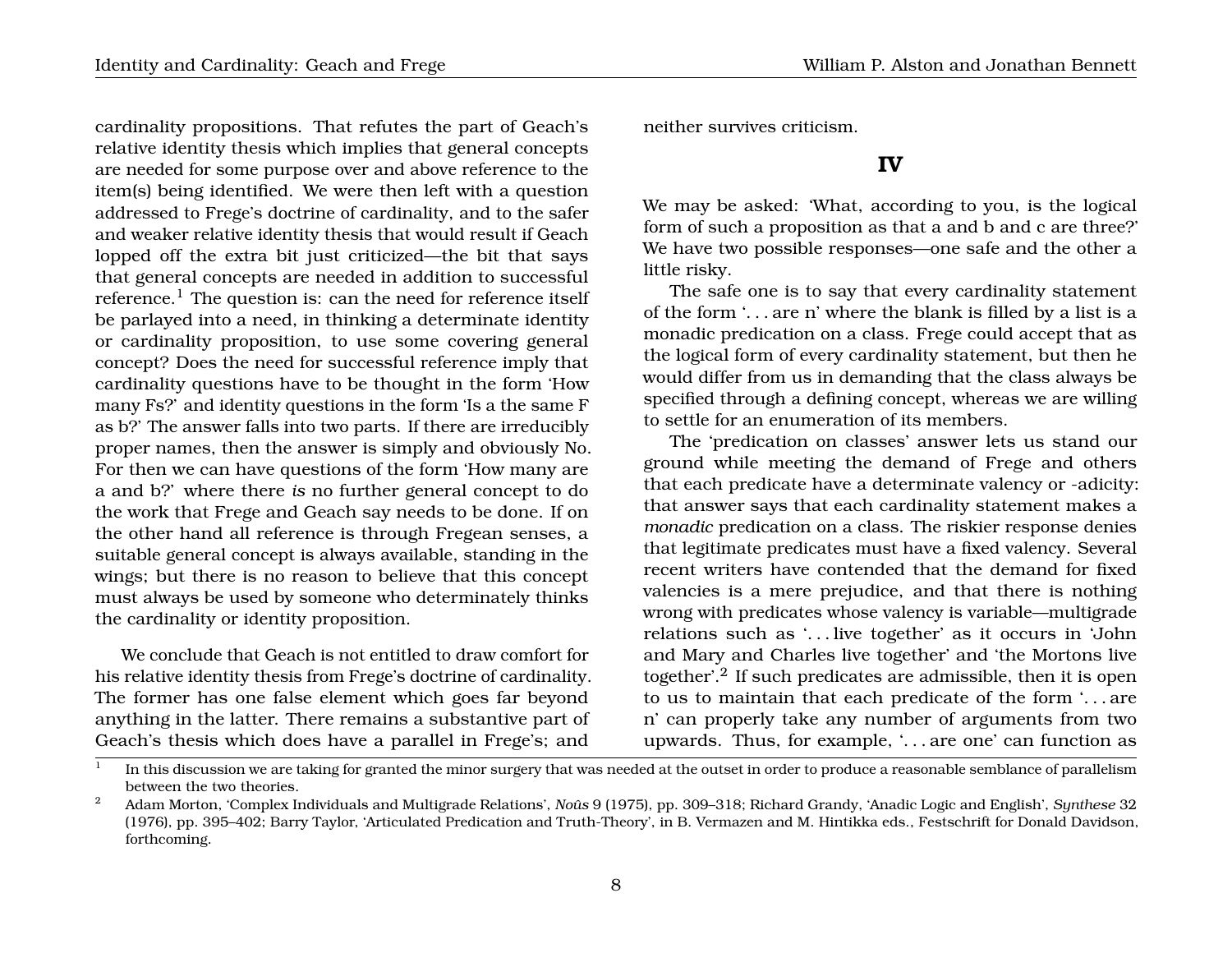dyadic ('Cicero and Tully are one') or as triadic ('England and Albion and Blighty are one'), and so on upwards; for there is nothing logically or syntactically wrong with  $N_1$  and  $N_2$ and...  $N_{1,000,000}$  are one', with a million different names being used, though of course the odds are against its being true.

## **V**

We have attacked one of the most admired bits of philosophy of the past century, and we are conscious of our iconoclasm. But although we have pulled down the icon, we have not harmed the cathedral. That is, in arguing against Frege's view that the only determinate cardinality propositions are ones of the form 'There are so many Fs', we are not challenging the important idea that if there is to be a preferred all-purpose canonical way of expressing cardinality propositions it should be of that form. It will be easier to explain this if we first lay out the alternative possible forms a cardinality proposition can take:

**(1)** The concept F has n instances

**(2)** the class of F things has n members

**(3)** the class  $\{x, y, \ldots\}$  has n members

**(4)** x and y and. . . are n.

1

Frege stresses **(1)**, but the spirit of his position is well enough caught by **(2)**. <sup>1</sup> We are attracted by **(4)**, but our fundamental disagreement with Frege would remain if we settled for **(3)**. So let us, for ease of discussion, take it that the issue concerns **(2)** versus **(3)**.

We want a single all-purpose canonical form of cardinality

statement. Which of the two is it to be? If it is **(2)**, then there will sometimes be trouble in constructing the required F. It may have to be of the form 'is G or is H or is I. . . ' and so on, disjunctively working through the 'senses' of our Fregean names for the members of the class. And if there are logically proper names with no 'senses', F must sometimes take the form 'is identical with x or with y or with z. . . '.

But that, though contrived and artificial, is possible. If we opted for **(3)** as our all-purpose canonical form of cardinality statement, on the other hand, it would often be impossible to say the things we wanted to say. Many classes whose cardinality interests us are unlistably large, and even with quite small ones we are usually unable to produce the lists. When we get as small as zero, the inability is absolute. There is no list-giving alternative to 'The class of F's has no members'. Thus, as between **(2)** on the one hand and **(3)** or **(4)** on the other, Frege's choice, **(2)**, is the only possibility for a canonical form of cardinality statement.

We might add a word at this point concerning unit classes, about which Frege made heavy weather. Frege was impressed by the strangeness of statements of the form 'x is one', and tried to explain it through his general doctrine of cardinality which implies—quite wrongly—that 'x and y are two' is equally strange.<sup>2</sup> The real point about 'x is one' is just that something needed for the sentence to *have a truth-value* suffices for it to be *true*, namely that its singular term succeeds in referring. The sentence therefore cannot inform. That implies that such statements as 'Gottlob Frege

<sup>&#</sup>x27;Assigning a number always goes along with naming a concept, not a group, an aggregate, or such-like things; and. . . if a group or aggregate is named, it is always determined by a concept, that is to say, by the properties an object must have in order to belong to the group. . . ' Gottlob Frege, Preface to *Grundgesetze*, in P. Geach and M. Black eds., *Philosophical Writings of Gottlob Frege* (Blackwell, 1970), at p. 140.

<sup>&</sup>lt;sup>2</sup> The Foundations of Arithmetic, pp. 29–31. See also pages 40–41 where Frege says "Solon was one" [is] not intelligible on its own taken in isolation' and 'We cannot say "Thales and Solon were one",' clearly implying that 'Thales and Solon were one' is not merely false but unintelligible on its own taken in isolation.